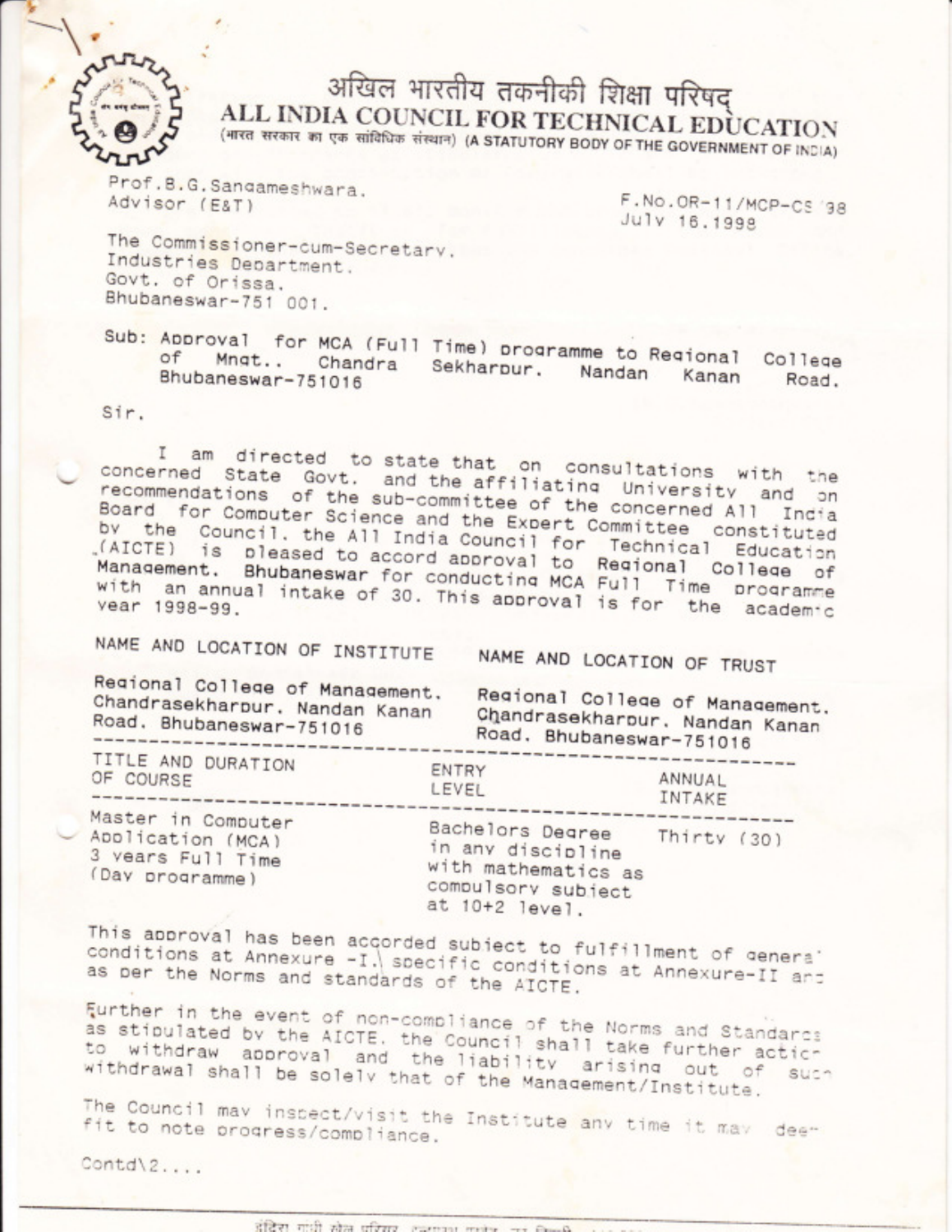The attention of the Management is drawn to the fact that the approval given now is only for the batch admitted during 1998-99. at the end of which an Expert Committee shall visit to assess if the Norms and Standards as stipulated by AICTE are fulfilled. and only then will the continuation or otherwise shall be intimated.

You are requested to kindly monitor the progress made by the above mentioned Institute for fulfillment of the Norms and Standards of the Council and keep the concerned Regional Office and AICTE. New Delhi informed.

Yours faithfully

(B.G.Sangameshwara) Adviser(E&T)

Copy to  $:=$ 

- The Director of Technical Education & Indl. Tra.. Government 1. of Orissa. Cuttack-753 001
- The Principal/Director.Regional College of Mngt., Chandra  $2.$ Sekharpur, Nandan Kanan Road, Bhubaneswar-751016
- University, Vani Vihar. Registrar, Utkal 3. The Bhubaneswar-751004(Orissa).
- The Regional Officer. AICTE Central Regional office. Shamla 4. Hills. Bhopal-462 002.
- Guard file, AICTE. 5.

 $\frac{a^2}{16}$  Here (B.G. Sangameshwara

Adviser(E&T)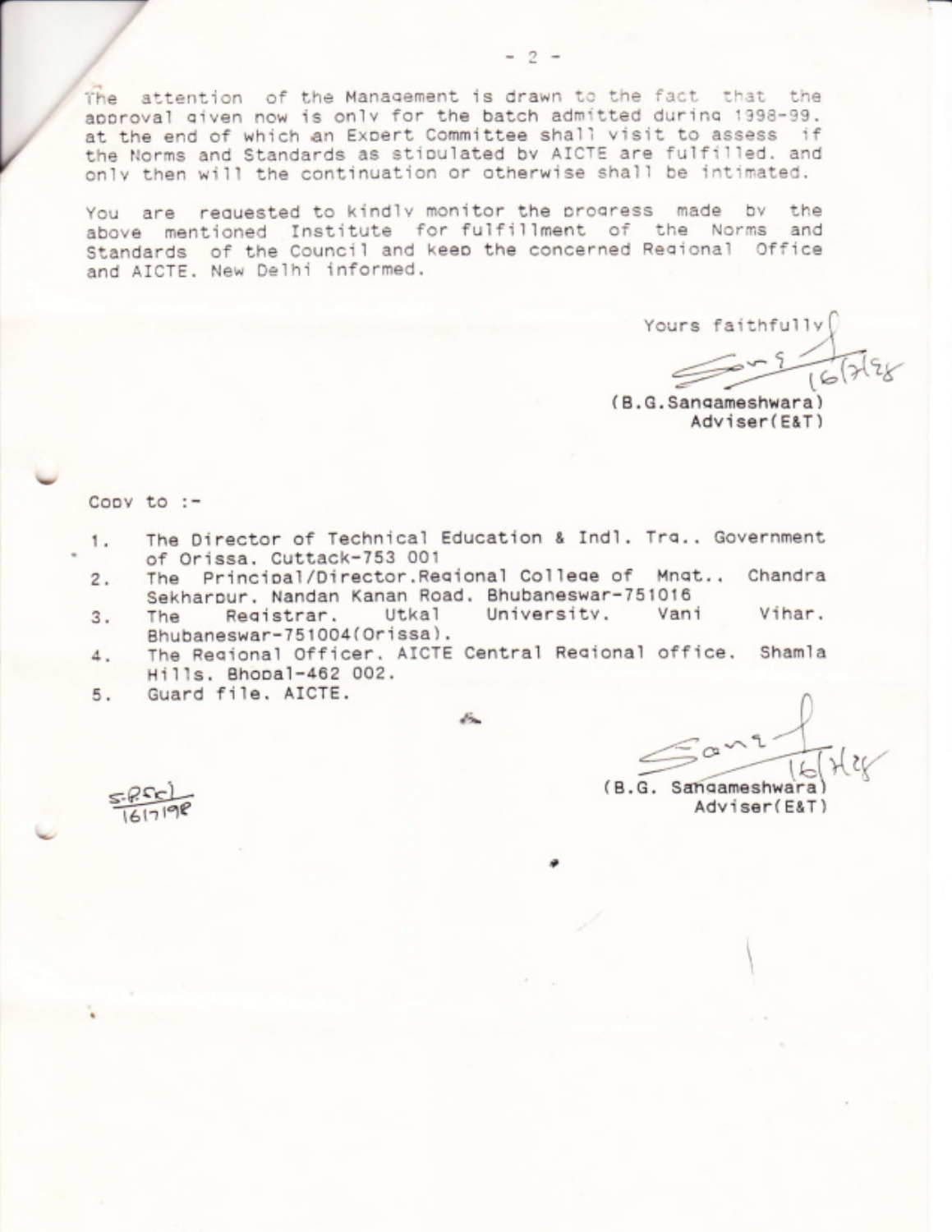and the control of the second control of the con-

## SPECIFIC CONDITIONS

 $\sim 10^{-10}$ 

contract the contract of the

1. As per your commitment before the council. You are hereby instructed to immediately stopped admitting any student in the one vear Diploma programmes i.e.PGDM.PGDTTM and PGDCMIS.

and the second of several contact but of the contact of the second second second contact of the contact of the

 $Sf.S(c)$  $(s, p, \overline{\text{Sindf}})^{1|q\}}$ Asstt.Director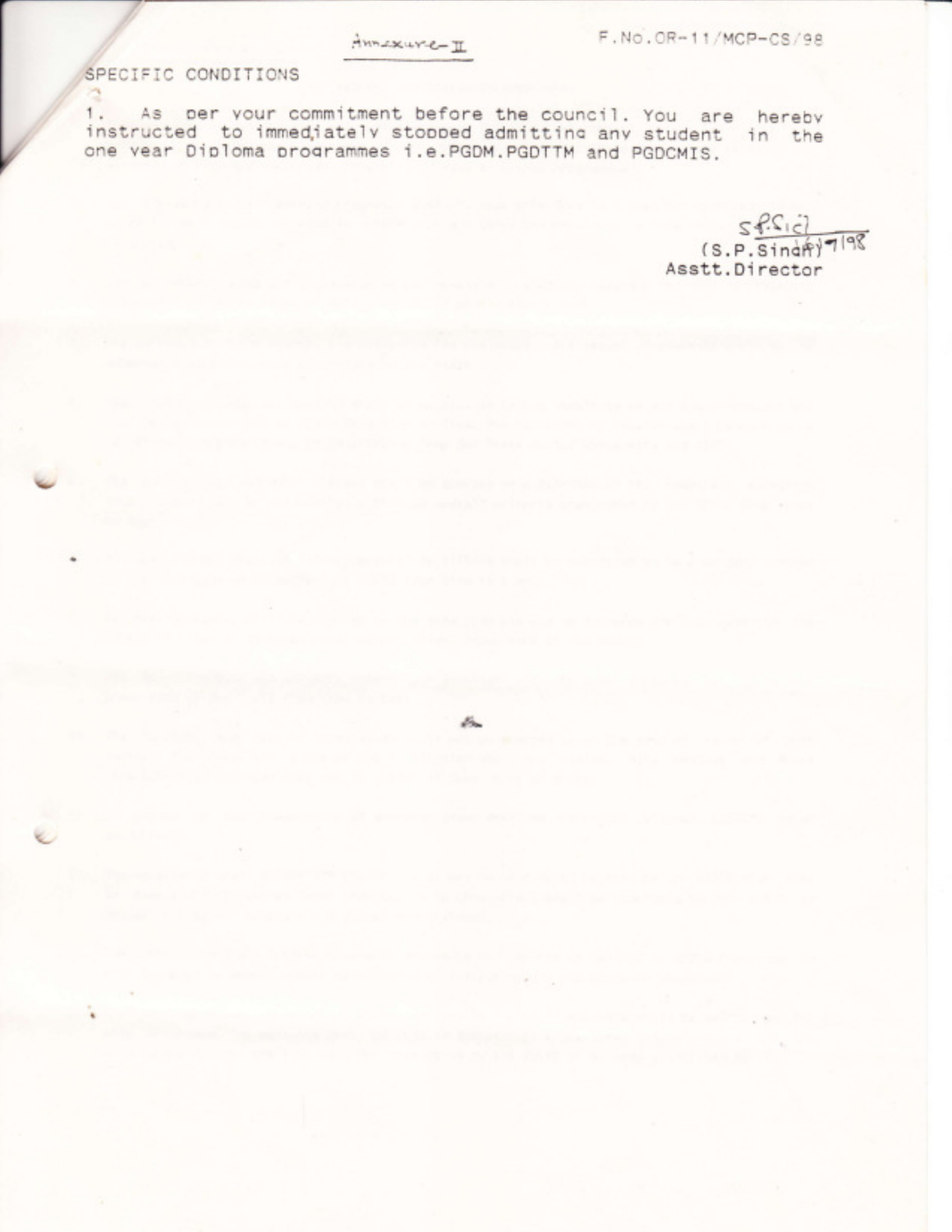$H$ nnexure - $L$ 

## (For Private affiliated Institutions)

- The admissions shall be made only after adequate infrastructure and all other facilities are 1. created as per norms and guidelines of the AICTE/Govt, of India/ State Govt, and obtaining the affiliation from the concerned University in case of degree programmos.
- The admission to the approved programme shall be made only once in a year for approved intake  $2.$ capacity only and no increase in intake over and above the mentioned in this letter shall be permitted.
- The approved course shall commence as per schedule of academic calender of the affiliating  $3.$ university or in the month of July - August of each academic year.
- The curriculum of the course, the procedure for evaluation/ assessment of students shall be in  $4.$ accordance with the norms prescribed by the AICTE.
- The faculty strength and quality shall be maintained by the institute as per qualifications and  $5.$ pay scales prescribed by AICTE from time to time. The selection of faculty shall be made by a selection conmittee having representation from the State Govt./ University and AICTE.
- The tuition fee and other charges shall be charged as prescribed by the competent authority  $6.$ (i.e. State Govt. or University) within an overall criteria prescribed by the AICTE from .time to time.
- All academic and physical infrastructural facilities shall be continued to be provided/ updated  $7.$ by the institute as prescribed by AICTE from time to time.
- No new course(s) shall be started in the same premises and no increase shall be made in the 8. intake of other existing courses without prior concurrence of the AICTE.
- The Governing body and Advisory body of the institute shall be constituted as per Guidelines 9. prescribed by the AICTE from time to time.

 $\mathcal{L} = \mathbb{R}^{n \times d} \times \mathbb{R}$ 

 $\sim$ 

- 10. The location and name of institution shall not be changed after the date of issue of this letter. The name and title of the institution shall not violate "The Emblums and Names (Prevention of improper use) act 12 (1950) of Government of India.
- 11. No change in the composition of society/ trust shall be permitted without AICTE's prior  $\frac{1}{2}$  $-18.5$ LAr
	- 12. The Hanagement shall follow all conditions as may be laid down/ revised by the AICTE from time to time and a registered legal undertaking to this effect shall be submitted to the AICTE by August 1997 as per Annexure - A (Legal undertaking).
	- 13. The institution shall furnish requisite documents and reports as desired by AICTE from time to time in order to ensure proper maintenance of infrastructure and academic standards.
	- i4. The administrative, academic and financial records including accounts shall be maintained for this Programme. The accounts shall be audited annually by a Chartered Accountant and all the records and reports shall be open for inspection by the AICTE or anybody authorised by it.

 $Contd(2, \ldots)$ 

 $\cdot$   $\cdot$ 

 $\sim$